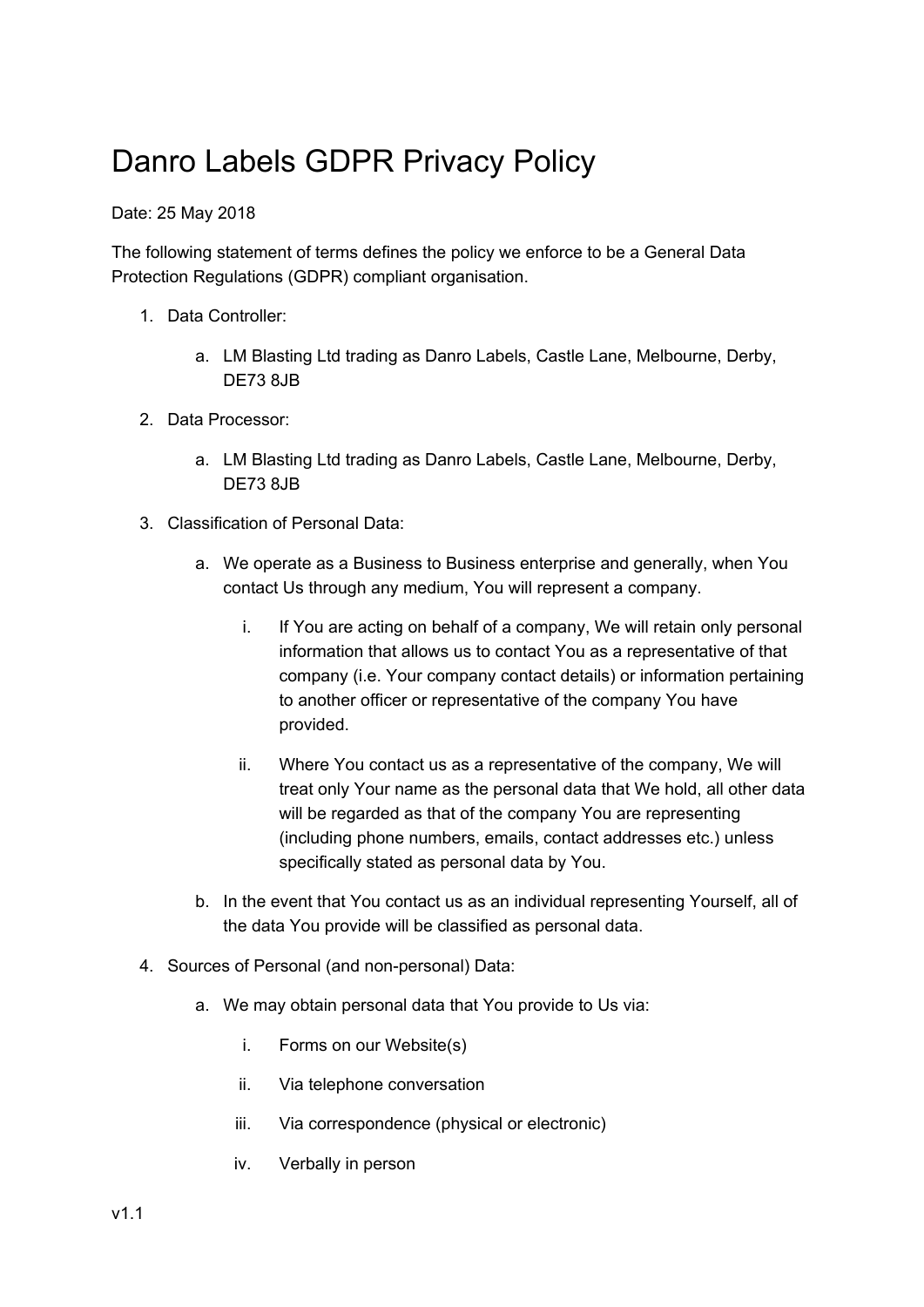- 5. Storage of Personal (and non-personal) Data:
	- a. We will generally securely store the personal data provided in the electronic system or format in which it was provided e.g.
		- i. Web based communications not limited to contact forms, email or chat systems
		- ii. Or We will transcribe it aurally or from a physical source into our computer based order management and accounting systems
		- iii. In physical form
	- b. Any personal data held in a physical form will be securely destroyed once it is transcribed to our electronic storage systems or
	- c. We will store physical correspondence and documentation on site for the duractions set out in paragraph 7.
- 6. Lawful Reasons to process Personal Data:
	- a. We may retain and securely store personal information for the following lawful reasons as stipulated in the GDPR. This may be dependent upon the process under which the data is held:
		- i. **Consent**: Where You provide Us with personal information to conduct enquiries into our services so We may contact You to discuss Your needs. This is classified by us as *Consent Data*.
		- ii. **Contract**: Where We form a contract between Us and You to supply goods or services in order for that contract to be executed in full. This is classified by us as *Contractual Data*.
		- iii. **Legal Obligation**: Where We are required to keep records for the provision of goods and services to You for tax and accounting purposes or as a statutory requirement. This is classified by us as *Statutory Data*.
- 7. Retention of data:
	- a. We will securely retain data for varying lengths of time depending on the type and purposes of the data.
	- b. As a principle, We do not aim to retain data any longer than is necessary but as we are a relatively small company, we do not operate scheduled data destruction. Data destruction for archived data occurs on an ad hoc basis.
	- c. Consent Data: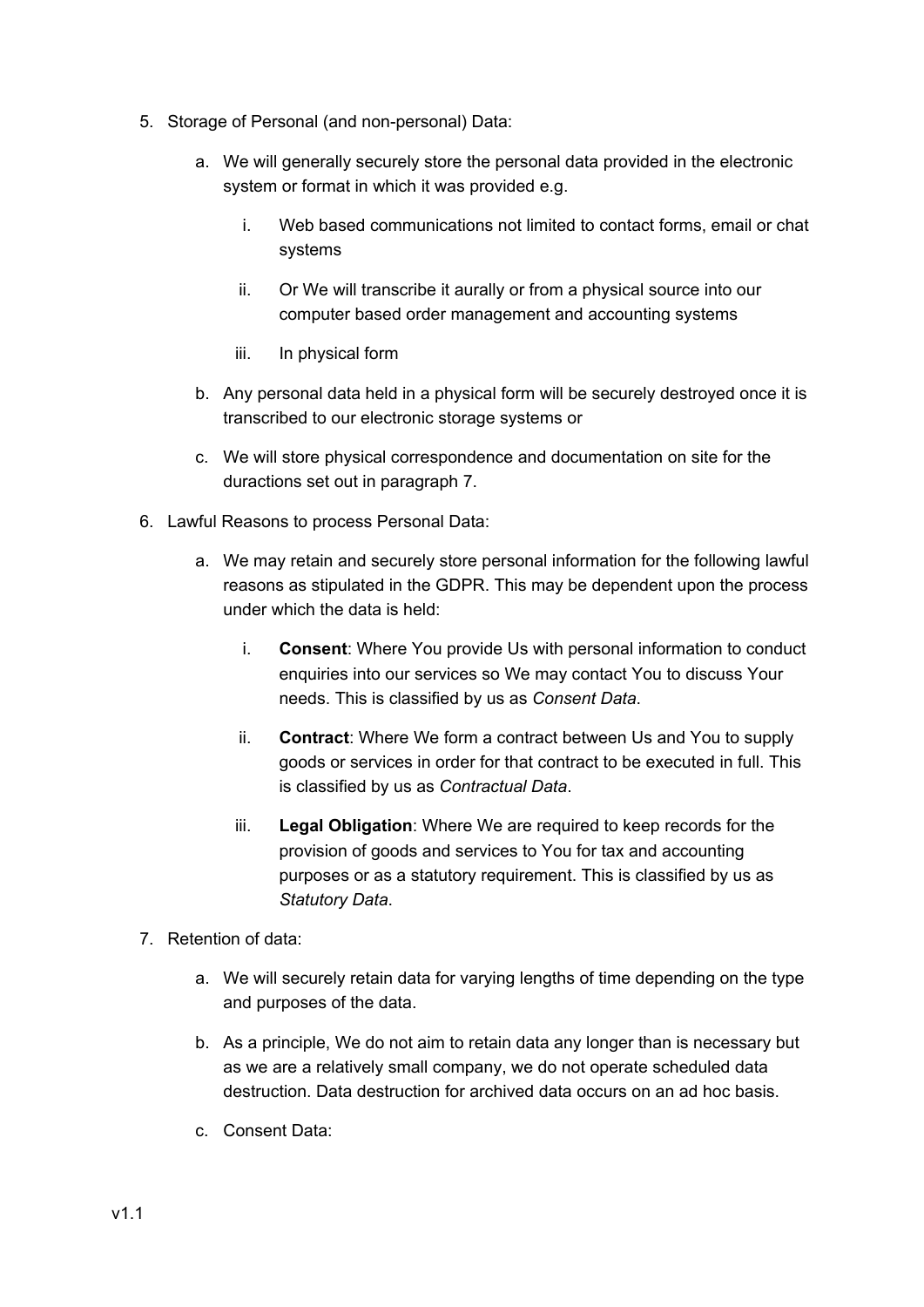- i. We will retain consent data (enquiry contact details etc.) for not longer than one year.
- ii. If consent data transpires to become contractual data we will retain the data as per the Contractual Data policy (paragraph 7.d.).
- iii. We will destroy any consent data as soon as it becomes redundant to Us. In normal business activity, this will be within 28 days of acquisition and not longer than one year.
- iv. We do not use this data for marketing purposes unless specific consent to do so has been provided.
- d. Contractual Data:
	- i. We will retain contractual data for a minimum of as long as Your company buys goods and services from Us plus 7 years.
- e. Statutory Data:
	- i. We will retain Statutory Data for a minimum of 7 years or indefinitely.
- 8. Sharing of Data:
	- a. We will share Consent Data internally for the purposes of dealing with your enquiry. We will not share Consent Data with any other party unless expressly requested by you. We will not share Consent Data without specific consent from you.
	- b. We will share Contractual Data as required to fulfil our contractual obligations only:
		- i. Specifically, We need to share address and contact information or special instructions with our GDPR compliant couriers if we are under contract to deliver your goods to a physical location.
		- ii. if appropriate in the conduct of normal business, with debt collection companies or for legal proceedings
	- c. We will not share any Statutory Data with any organisation or individual unless required by law in the normal conduct of business or to assist in the recovery of debts or upon the Order of a competent Court.
- 9. Your Rights:
	- a. Your rights with respect to your personal data are prescribed under GDPR and depend upon the type of data we hold.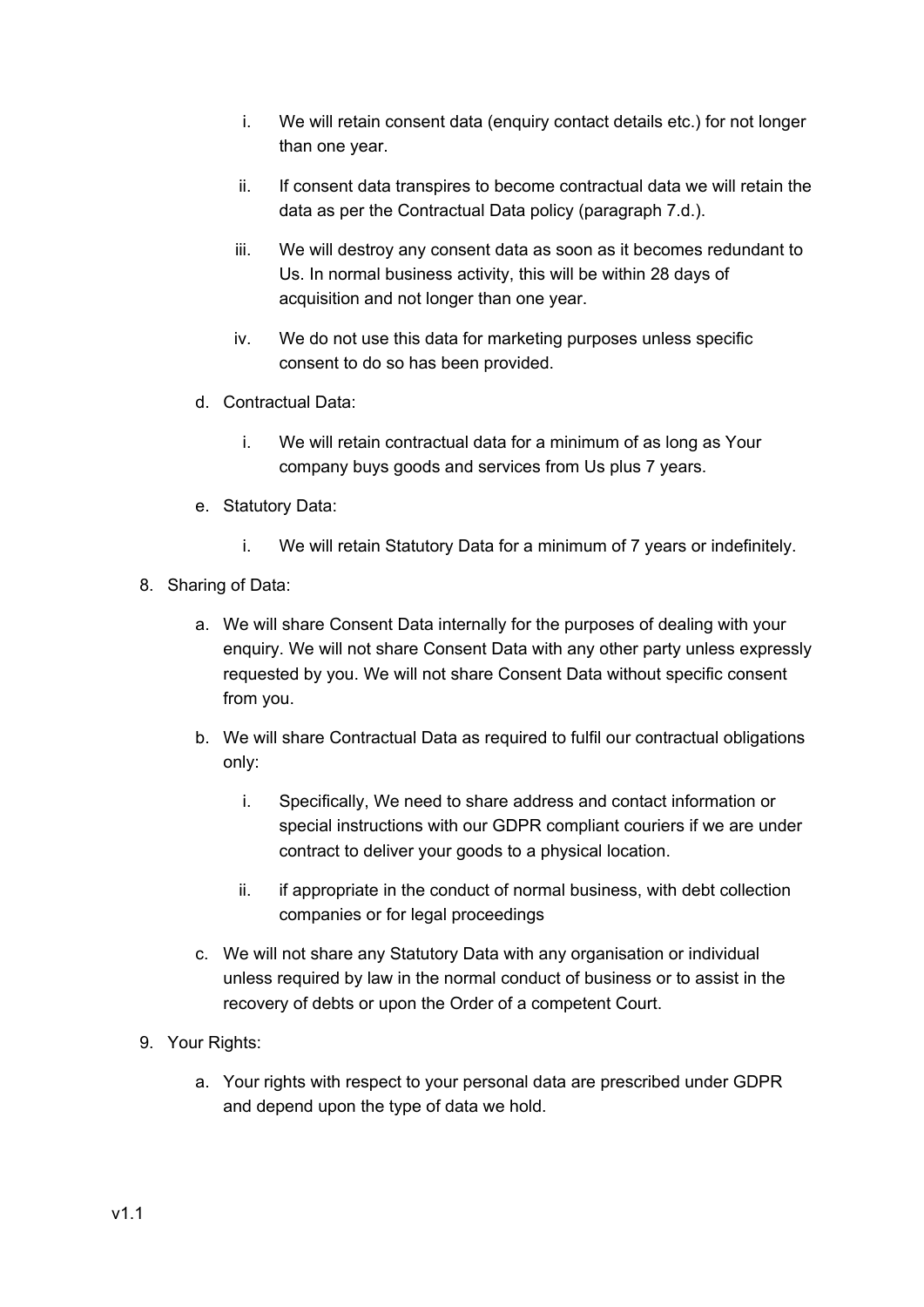- b. In all cases you have the following rights (unless expressly prohibited by the type of data held e.g. statutory requirement):
	- i. The right to be informed
	- ii. The right to access
	- iii. The right to rectification
	- iv. The right to erasure
- c. And with respect to the three specific types of data we hold, in addition you have the following rights:
	- i. Consent Data:
		- 1. You have the right to data portability
		- 2. You have the right to withdraw consent
	- ii. Contractual Data:
		- 1. You have the right to ask us to erase the data
			- a. After contractual obligations are fulfilled and
			- b. After Our statutory obligations are fulfilled
		- 2. You have the right to data portability
	- iii. Statutory Data:
		- 1. You have the right to ask us to erase the data
			- a. After Our statutory obligations are fulfilled
		- 2. You have the right to data portability
- 10. Contact:
	- a. You can contact us to exercise your rights by any means:
		- i. In Writing to: Data Controller Danro Labels Castle Lane Melbourne Derby DE73 8JB
		- ii. By Telephone: 01332 865933